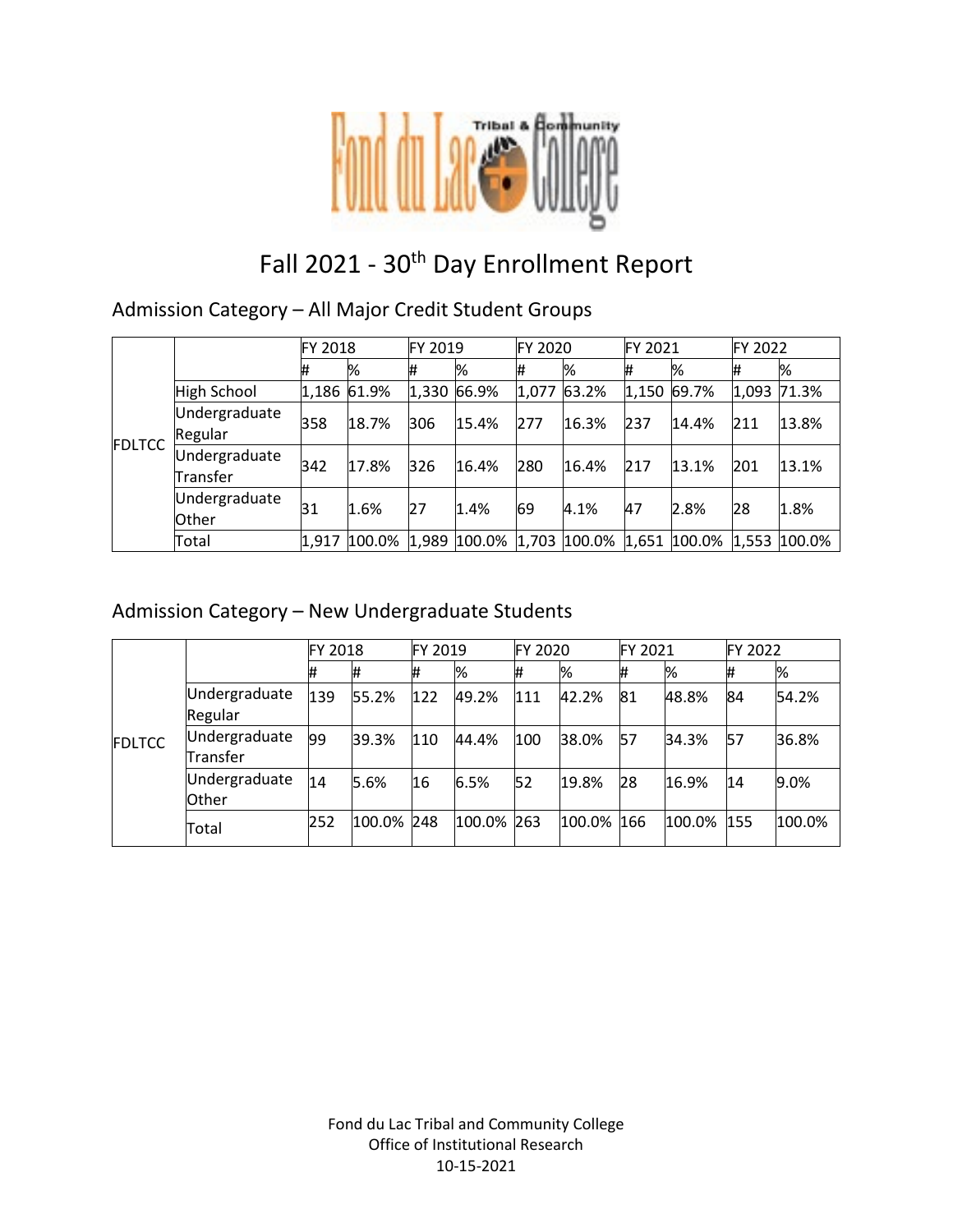|               |                           | FY 2018 |        | FY 2019 |            | FY 2020 |            | <b>FY 2021</b> |        | FY 2022 |        |
|---------------|---------------------------|---------|--------|---------|------------|---------|------------|----------------|--------|---------|--------|
| <b>FDLTCC</b> |                           | #       | %      | #       | %          |         | %          |                | %      |         | %      |
|               | Undergraduate<br>Regular  | 219     | 45.7%  | 184     | 44.8%      | 166     | 45.7%      | 156            | 46.7%  | 127     | 44.6%  |
|               | Undergraduate<br>Transfer | 243     | 50.7%  | 216     | 52.6%      | 180     | 49.6%      | 160            | 47.9%  | 144     | 50.5%  |
|               | Undergraduate<br>Other    | 17      | 3.5%   | 11      | 2.7%       | 17      | 4.7%       | 18             | 5.4%   | 14      | 4.9%   |
|               | Total                     | 479     | 100.0% | 411     | 100.0% 363 |         | 100.0% 334 |                | 100.0% | 285     | 100.0% |

# Admission Category – Returning Undergraduate Students

# Race and Ethnicity – Undergraduate Students

|               |                                                   | FY 2018 |                | FY 2019        |                | FY 2020 |           | FY 2021 |        | FY 2022 |       |
|---------------|---------------------------------------------------|---------|----------------|----------------|----------------|---------|-----------|---------|--------|---------|-------|
|               |                                                   | #       | %              | #              | %              | #       | %         | #       | %      | #       | %     |
|               | American<br>Indian or<br>Alaskan<br><b>Native</b> | 139     | 19.0%          | 103            | 15.6%          | 112     | 17.9%     | 106     | 21.2%  | 108     | 24.5% |
|               | Nonresident<br>Alien                              |         | $\overline{a}$ | $\overline{a}$ | $\overline{a}$ | 1       | 0.2%      |         |        |         |       |
|               | Asian                                             | 7       | 1.0%           | 7              | 1.1%           | 6       | 1.0%      | 4       | 0.8%   | 2       | 0.5%  |
|               | Native<br>Hawaiian or<br>Other People             | 12      | 0.3%           | 2              | 0.3%           |         |           |         |        | 1       | 0.2%  |
| <b>FDLTCC</b> | <b>Black or</b><br>African<br>American            | 52      | 7.1%           | 65             | 9.9%           | 67      | 10.7%     | 38      | 7.6%   | 30      | 6.8%  |
|               | Hispanic of<br>Any Race                           | 24      | 3.3%           | 32             | 4.9%           | 26      | 4.2%      | 12      | 2.4%   | 14      | 3.2%  |
|               | White                                             | 426     | 58.3%          | 377            | 57.2%          | 357     | 57.0%     | 297     | 59.3%  | 238     | 54.1% |
|               | Two or More<br>Races                              | 79      | 10.8%          | 72             | 10.9%          | 53      | 8.5%      | 42      | 8.4%   | 42      | 9.5%  |
|               | Unknown<br>Race and<br>Ethnicity                  | 2       | 0.3%           | 1              | 0.2%           | 4       | 0.6%      | 2       | 0.4%   | 5       | 1.1%  |
|               | Total                                             | 731     | 100.0%659      |                | 100.0%626      |         | 100.0%501 |         | 100.0% |         |       |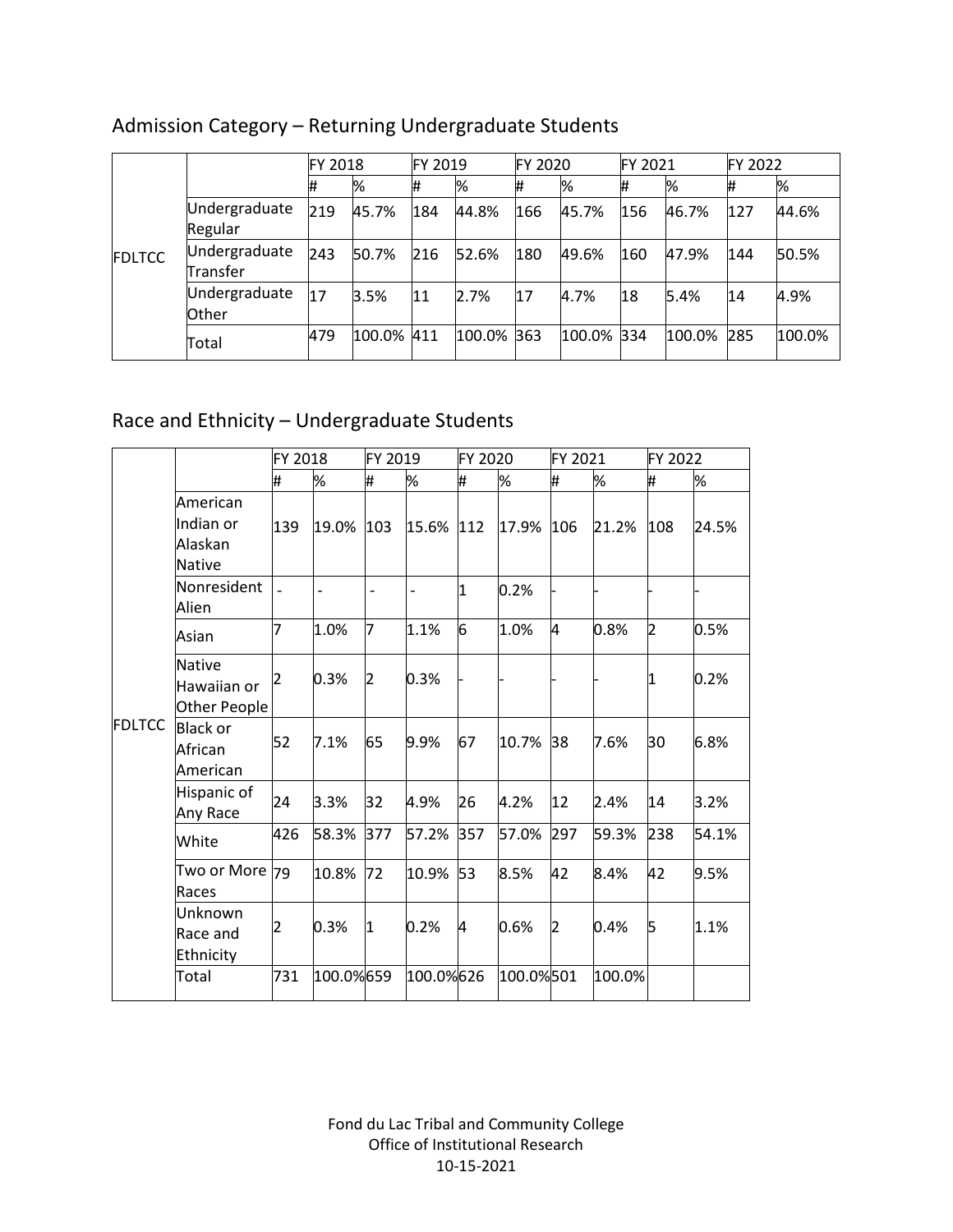|                |                | <b>FY 2018</b> |            | FY 2019 |            | <b>FY 2020</b>                                                                      |            | <b>FY 2021</b> |            | FY 2022 |       |
|----------------|----------------|----------------|------------|---------|------------|-------------------------------------------------------------------------------------|------------|----------------|------------|---------|-------|
| <b>IFDLTCC</b> |                | Ħ,             | %          | #       | %          | ₩                                                                                   | %          | ₩              | %          | #       | %     |
|                | Yes            | 591            | 80.8%      | 516     | 78.3%      | 471                                                                                 | 75.2%      | 387            | 77.3%      | 349     | 79.3% |
|                | No             | 89             | 12.2%      | 76      | 11.5%      | 90                                                                                  | 14.4%      | 70             | 13.9%      | 43      | 9.8%  |
|                | Unknown 51     |                | 7.0%       | 67      | 10.2%      | 65                                                                                  | 10.4%      | 44             | 8.8%       | 48      | 10.9% |
|                | Total          | 731            | 100.0% 659 |         | 100.0% 626 |                                                                                     | 100.0% 501 |                | 100.0% 440 |         | 100%  |
|                | Yes            | 82,496         | 58.2%      | 78,598  | 57.5%      | 75,921                                                                              | 57.8%      | 69,508         | 56.7%      | 63,556  | 56.3% |
| Minn.<br>State | No             | 31,727         | 22.4%      | 29,770  | 21.8%      | 29,507                                                                              | 22.5%      | 28,327         | 23.1%      | 24,454  | 21.7% |
| System         | Unknown 27,537 |                | 19.4%      | 28,430  | 20.8%      | 25,991                                                                              | 19.8%      | 24,651         | 20.1%      | 24,940  | 22.1% |
|                | Total          |                |            |         |            | 141,760  100.0%  136,798  100.0%  131,419  100.0%  122,486  100.0%  112,950  100.0% |            |                |            |         |       |

### Underrepresented – Undergraduate Students

# Student Load – Full/Part Time Undergraduate Students

|                        |              | <b>FY 2018</b> |            | FY 2019        |            | FY 2020                                   |        | FY 2021 |            | FY 2022 |        |
|------------------------|--------------|----------------|------------|----------------|------------|-------------------------------------------|--------|---------|------------|---------|--------|
| <b>FDLTCC Time</b>     |              | ₩              | %          | Ħ,             | %          | #                                         | %      | I#      | %          | #       | %      |
|                        | Full         | 436            | 59.6%      | 390            | 59.2%      | 354                                       | 56.5%  | 245     | 48.9%      | 214     | 48.6%  |
|                        | Part<br>Time | 295            | 40.4%      | 269            | 40.8%      | 272                                       | 43.5%  | 256     | 51.1%      | 226     | 51.4%  |
|                        | Total        | 731            | 100.0% 659 |                | 100.0% 626 |                                           | 100.0% | 501     | 100.0% 440 |         | 100.0% |
| Minn.                  | Full<br>Time | 79,879         | 56.3%      | 77,234         | 56.5%      | 74,005                                    | 56.3%  | 67,459  | 55.1%      | 61,467  | 54.4%  |
| <b>State</b><br>System | Part<br>Time | 61,881         | 43.7%      | 59,564         | 43.5%      | 57,414                                    | 43.7%  | 55,027  | 44.9%      | 51,483  | 45.6%  |
|                        | Total        | 141,760        |            | 100.0% 136,798 | 100.0%     | 131,419  100.0%  122,486  100.0%  112,950 |        |         |            |         | 100.0% |

*\*\*\*All data are from the fall 30th Day Minn. State Enrollment Analytic Tool\*\*\**

Fond du Lac Tribal and Community College Office of Institutional Research 10-15-2021